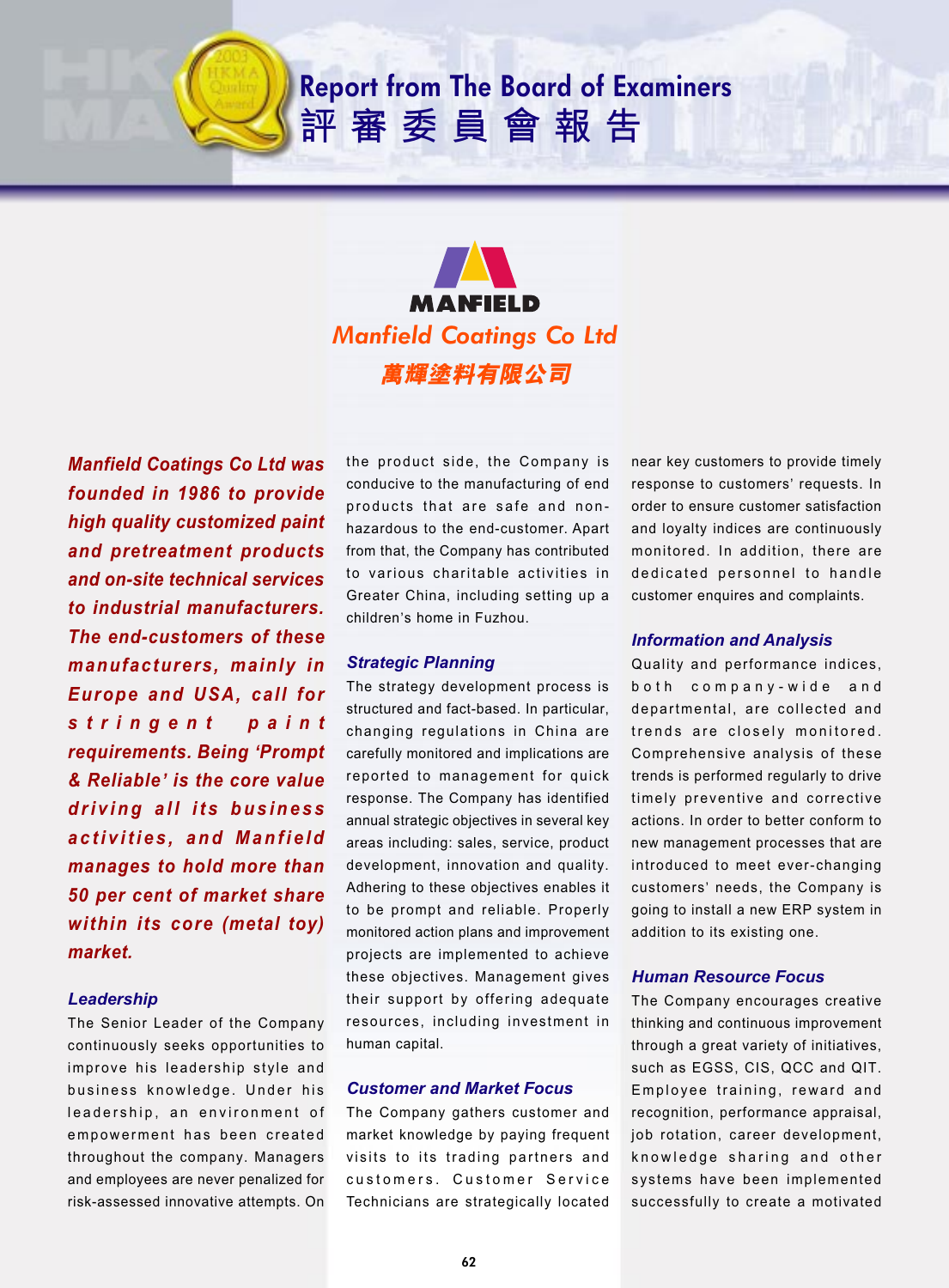## **Report from The Board of Examiners** 評審委員會報告



and efficient workforce.

### **Process Management**

Design, production, delivery, business and support processes are clearly identified and depicted in diagrams. Customer requirements are clearly defined and fulfilled through careful and thorough planning and implementation processes. Key Performance Indicators are closely tracked and feedback systems are in place to ensure gaps are properly filled.

#### **Business Results**

The Company maintains more than 50 per cent market share of its core (metal toy) market, and carries a high profitability amongst its competitors and industry leaders. Customer satisfaction and loyalty targets have been exceeded. Moreover, the employee satisfaction is also very high. It could be reflected from the fact that 85 per cent of the employees made advancement in their jobs by the company's extremely low turnover rate in 2002

萬輝塗料有限公司(「萬輝」) 於一九八六年成立, 事門為 工業生產商提供品質卓越、 符合要求的漆料和塗漆前處 理產品,以及實地技術支援 服務。這些生產商的顧客主 要 來 自 歐 美 , 對 漆 料 的 要 求 **極為嚴格。萬輝秉持「迅速** 可 靠 」 的 核 心 價 值 , 推 動 旗 下 所 有 業 務 活 動 , 成 功 在 核 心的金屬玩具市場保持超過 五成的佔有率。

#### 領導才能

萬輝的公司負責人不斷物色機 會,改善本身的領導方式和業務 知識。在他的領導下,萬輝成功 建立強化員工職能的環境,鼓勵 主管和員工於評估風險後,積極 推行創新計劃。至於產品方面, 萬輝致力為用戶提供安全無害的 產品。此外,萬輝亦積極參與大 中 華 地 區 的 慈 善 活 動 , 包 括 在 福 州興建孤兒院。

#### 策略性規劃

萬輝制訂策略的程序結構嚴謹, 而日以事實為本。公司尤其會密 切監察中國法規的轉變,並且迅 速向管理層匯報影響,務求及早 制訂對策。萬輝已於銷售、服 務、產品開發、創新和品質等多 個主要範疇確立每年的戰略目 標,而貫徹推行這些目標,有助 公司「迅速可靠」地經營業務。為 達 到 目 標 , 萬 輝 積 極 推 行 業 務 計 劃和改善項目,並且妥善監察成 果,而管理層則提供足夠資源,

包括投資發展人力資本,以表達 他們的支持。

#### 顧客及市場焦點

萬 輝 經 常 探 訪 貿 易 夥 伴 和 客 戶 , 藉 以搜集客戶和市場資料。公司並將 客戶服務技術員巧妙地部署於主要 客戶附近,以迅速回應他們的要 求。為確保客戶稱心滿意,萬輝亦 會持續監察客戶忠誠度的指標。此 外,客戶所有查詢和投訴,均會交 由專人處理。

#### 資訊及分析

萬輝會收集公司本身, 以及各部門的 品質和表現指標,並密切留意當中的 趨勢。公司會定期全面分析這些趨 勢,務求盡快制訂預防和改善措施。 為有效配合全新的管理程序, 迎合不 斷轉變的客戶需求,萬輝即將增設一 套全新的企業資源規劃系統,加強現 有的系統功能。